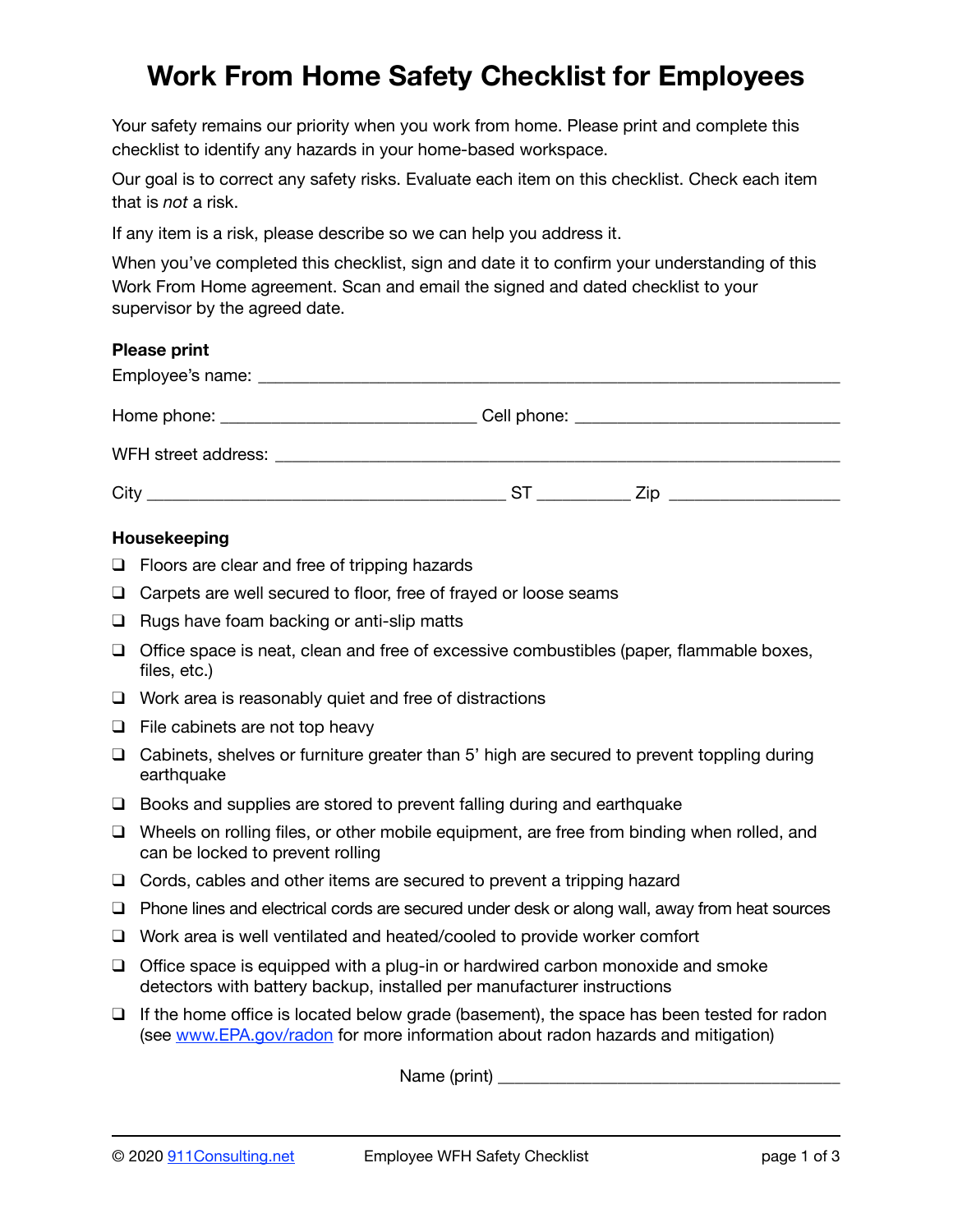## **Fire Safety**

- ❑ Walkways, aisles and doorways are clear and unobstructed
- ❑ Working smoke detector/s cover the designated work space. The battery is functioning
- ❑ Charged and accessible dry chemical fire extinguisher is quickly accessible
- ❑ There is more than one exit from work area
- ❑ Work area is kept free of flammable liquids, trash and clutter
- ❑ Combustible materials are kept at least 3' from radiators, portable heaters and other heat sources

#### **Electrical Safety**

- ❑ All electrical office equipment is connected to a surge protector
- ❑ Electrical system is adequate for office equipment
- ❑ All plugs, cords, outlets and panels are in good condition and free of exposed conductors or broken insulation
- ❑ Electrical switches, outlets, receptacles and junction boxes are covered with plates
- ❑ Extension cords and power strips are not daisy-chained, and no permanent extension cords are in use
- ❑ Electrical equipment is turned off when not in use
- ❑ Electrical outlets are grounded with three-pronged plugs
- ❑ There's sufficient ventilation for electrical components

## **Ergonomic Safety**

- ❑ Desk chair is in good condition, adjustable and I know how to correctly adjust it. No loose wheels/casters or broken hardware/components
- ❑ When keyboarding, forearms are close to parallel with the floor. Wrists/hands in neutral position, i.e., in the same plane as forearms
- ❑ Computer monitor is roughly arm's length from eyes, with top of viewable portion of screen slightly below eye level, and free from noticeable glare during work times
- ❑ When seated, feet reach the floor, or are fully supported by a footrest
- $\Box$  Back is fully supported by chair or lumbar cushion
- ❑ Work area lighting is directed toward the side or behind line of vision, not in front or above it
- ❑ I have a clear understanding of neutral posture and how to property adjust my workstation

Name (print) \_\_\_\_\_\_\_\_\_\_\_\_\_\_\_\_\_\_\_\_\_\_\_\_\_\_\_\_\_\_\_\_\_\_\_\_\_\_\_\_